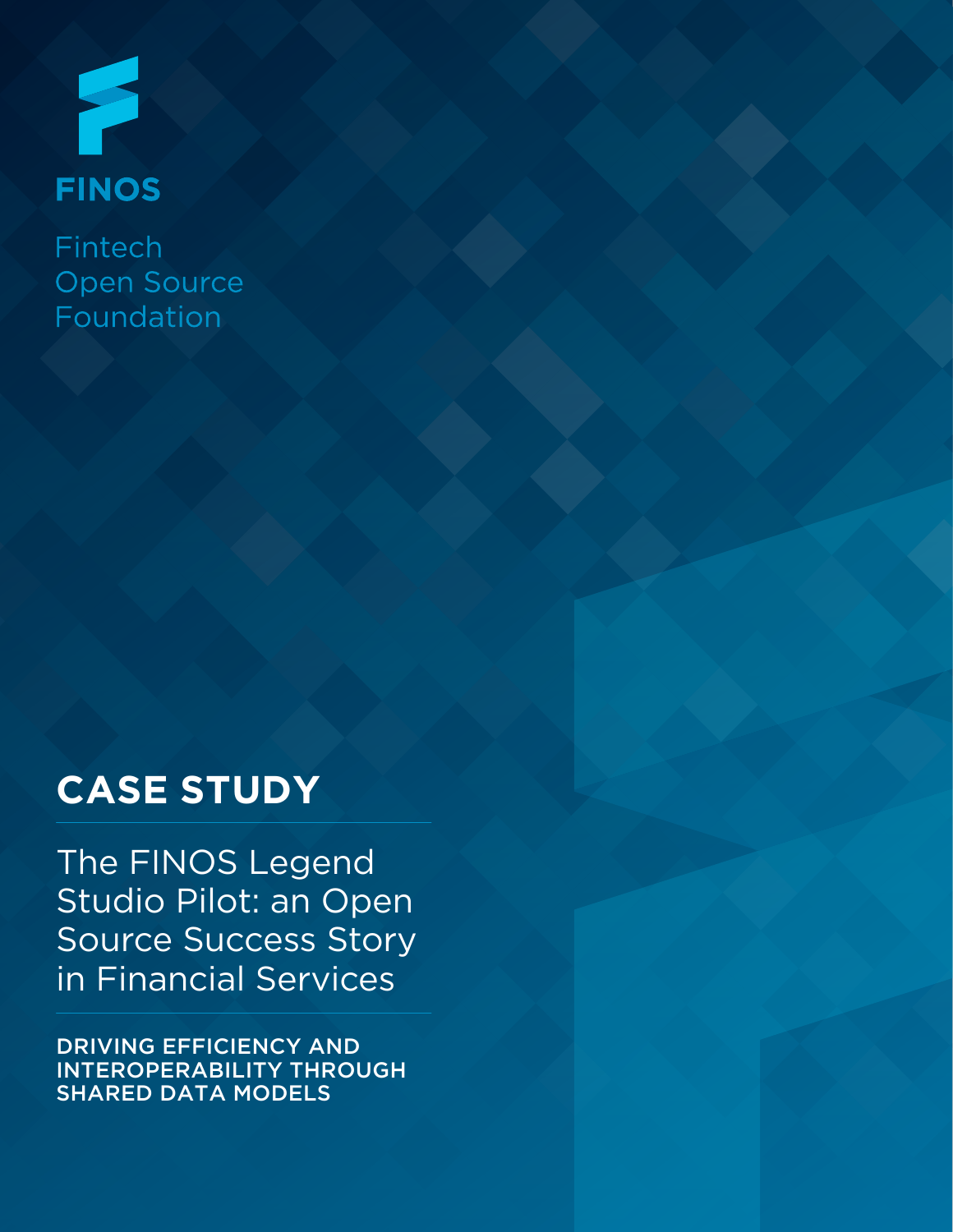

### LEGEND QUICK FACTS

Date Open Sourced: October 2020

Languages: Typescript, Legend-Pure, Java

Link: [legend.finos.org](https://legend.finos.org/)

GitHub: [github.com/finos/legend](https://github.com/finos/
legend)

### **The power of visual data modeling**

In November 2019, at FINOS' flagship conference, the Open [Source Strategy Forum](https://opensourcestrategyforum.org/), FINOS Platinum member Goldman Sachs announced its intention to open source its internally developed logical modeling language and visual data modeling platform used to build, design, and execute data models.

Legend provides an excellent opportunity to bring subject matter expertise to data models, as its single, visual platform enables engineers and non-engineers - regardless of their technical background - to develop data-centric applications and data-driven insights.

The [Legend language](https://github.com/finos/legend-pure), together with four Legend platform modules - [Studio](https://github.com/finos/legend-studio), [SDLC](https://github.com/finos/legend-sdlc), [Engine](https://github.com/finos/legend-engine), and [Shared](https://github.com/finos/legend-shared) - were open sourced into FINOS in October 2020 and are now available for anyone to use.

The launch followed the completion of the Legend Pilot, in which leading investment banks, such as Deutsche Bank, Morgan Stanley and RBC Capital Markets, used a shared version of Legend, hosted on FINOS infrastructure in the public cloud, to build extensions to the Common Domain Model (CDM) developed by the International Swaps and Derivatives Association (ISDA).

Within months of open sourcing Legend, Waters Technology recognized the value and potential of this project by awarding FINOS the American Financial Technology Award 2020 for Best Collaboration initiative.



**The Averaging Model developed by the Legend Pilot FX Options Working Group in JSON format (left) and diagram form (right).**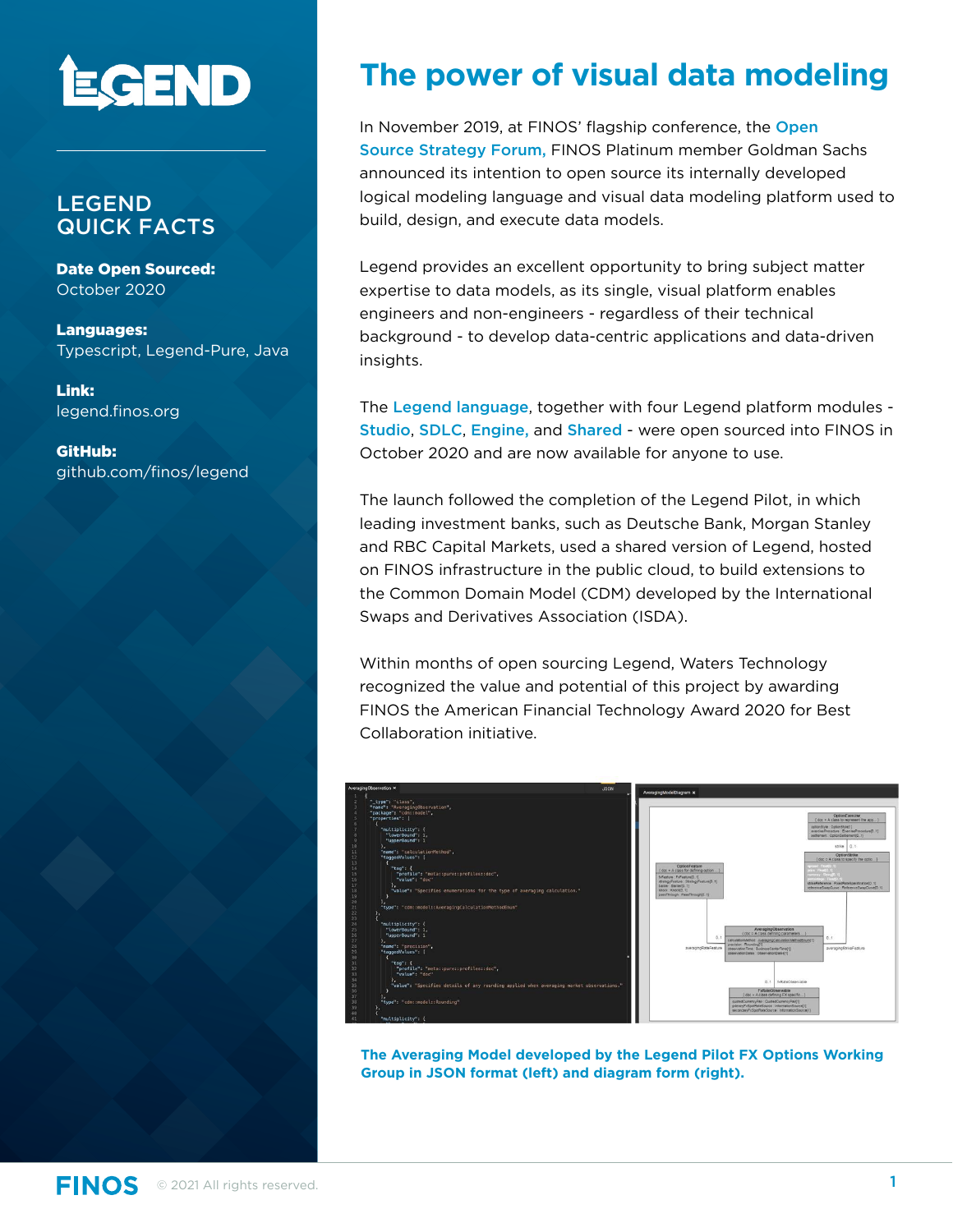## **What is Legend?**

Legend, developed by Goldman Sachs' Engineering team over seven years, provides an end-to-end data platform experience covering the full data lifecycle. It encompasses the Legend-Pure language and a suite of data management and governance tools known as the Legend Platform, which allows engineers and non-engineers alike to describe, connect, visualize, and query high-quality data.

The Legend-PURE [language](https://legend.finos.org/docs/getting-started/legend-language) is an immutable functional language based on the Unified Modeling Language (UML) and inspired by the Object Constraint Language (OCL).

The Legend Platform is a collection of tools, including the Legend Studio visual data modeling environment, that are used to design, build, and test models in an intuitive, business-friendly way.

Behind the scenes, Legend is backed by a powerful Execution Engine, and uses GitLab for its Software

Development Lifecycle (SDLC). This enables users to leverage their data models in business workflows, while ensuring that data models are safe to use in live business processes.

Legend supports flat data sources (e.g. csv) and relational execution, and can generate code in languages and formats such as SQL, JSON, Protobuf, AVRO, and Rosetta JSON Schema, which enables easy interoperability across models and systems.

Other Legend components include Cube UI for userfriendly tabular data exploration, Query UI to search and access modelled data, and Services UI, which will allow managing of production data services (APIs) for repeatable and controlled data access. Cube, Query and Services are on the roadmap to be open sourced.

See the Legend roadmap at [legend.finos.org](https://legend.finos.org/).

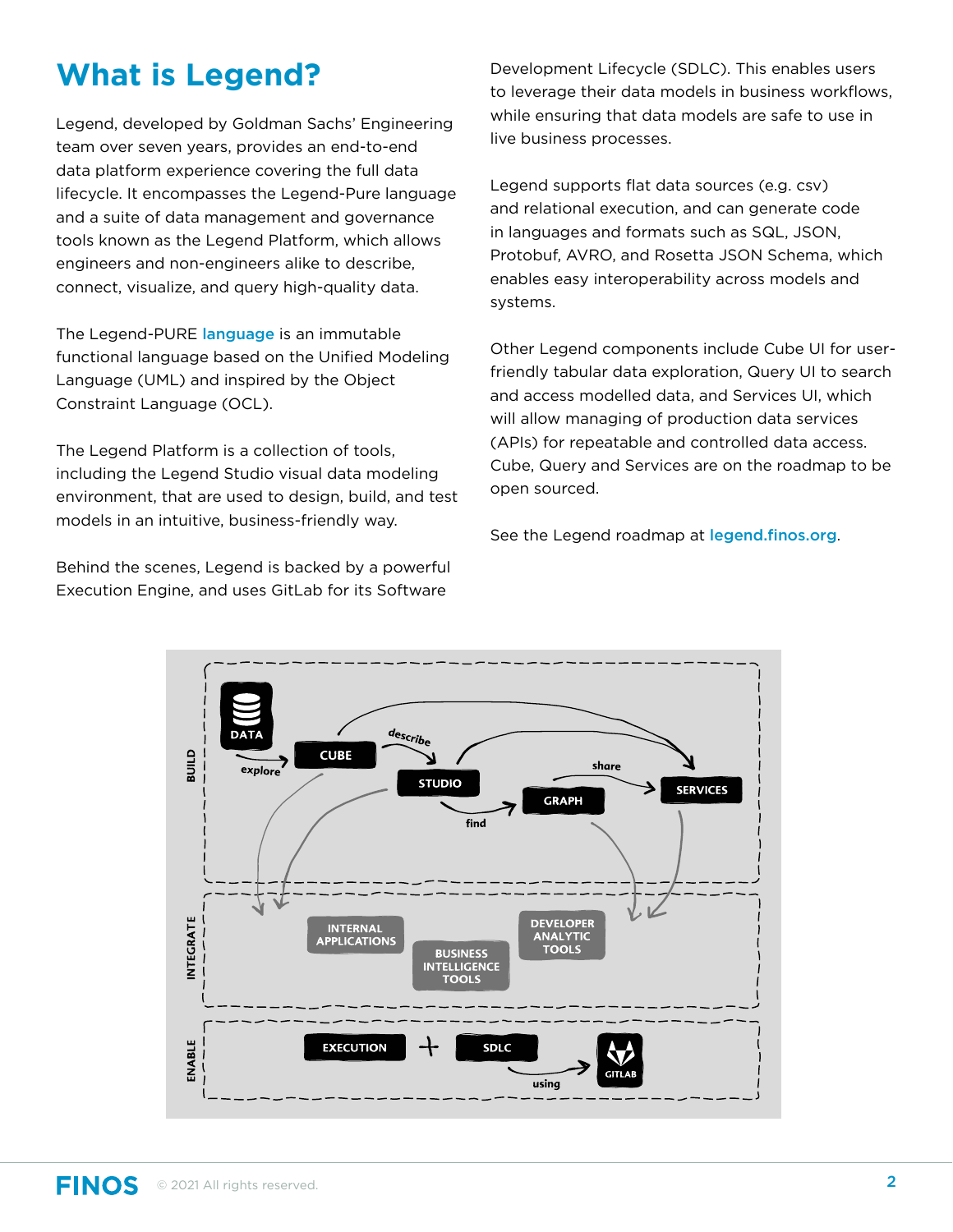## **The FINOS Legend Pilot**

Between April and September 2020, Goldman Sachs led several data modelling efforts as part of the FINOS Legend pilot project. The Pilot brought together developers and subject matter experts from financial institutions, technology firms and industry associations across the US, Europe and Latin America, to develop common data models that would enhance existing industry standards.

### **Gauging the Industry's Appetite for Shared Data Modeling Tools**

A key premise of the pilot was to add value back to the industry -not just demonstrate it as a tool and FINOS provided the ideal environment for the industry to evaluate Legend.

The pilot working groups were led by subject matter experts from Goldman Sachs' Securities Division, who also proposed use cases and helped the FINOS community become familiar with the Legend platform.

Pilot participants focused on two specific use cases to use Legend to build extensions to the ISDA Common Domain Model ([CDM](https://www.isda.org/2018/11/22/isda-cdm-factsheet/)), particularly around FX Options and Commodity Reference Data.

At the same time, Goldman's Engineering team worked on two technical fronts: they worked closely

From our participation in the FINOS pilot, we believe that Legend Studio holds promise to enhance collaborative and federated data architecture and modeling within the bank and the industry."

- **RUSSELL GREEN - HEAD OF CLOUD ARCHITECTURE, DEUTSCHE BANK, AND FINOS BOARD MEMBER.**

with Regnosys - curator of the **[Rosetta DSL](https://github.com/REGnosys/rosetta-dsl)** used in the ISDA CDM - to translate the definitions of the ISDA CDM into Legend-Pure, and in parallel they abstracted and modularized the Legend code to prepare for its open sourcing.

### **Enabling Open Source Collaboration in a Highly Regulated Industry**

FINOS enabled open collaboration through three different, but complementary, pillars: governance and policies; technical support; and community engagement.

The Foundation's **governance and policies** ensured an independent, neutral environment for pilot participants to collaborate in a safe and compliant way, something particularly important for a highly regulated and competitive industry like financial services. FINOS executed and handled the licensing agreements with modelers participating in the Legend pilot and enabled the necessary tooling to ensure compliance.

On the **technical front**, the Legend project collaboration leveraged tools and services developed by the FINOS [Open Developer Platform](https://odp.finos.org/), providing a secure and compliant collaboration and development workflow. Specifically, the FINOS Infrastructure team deployed an [external GitLab](https://gitlab.legend.finos.org/)  [instance of Legend](https://gitlab.legend.finos.org/) on AWS for pilot modeling activities, created a [GitHub repository](https://github.com/finos/legend) with its corresponding tooling, and provided the necessary meeting infrastructure.

FINOS tapped into its **diverse community** of developers and subject matter experts across the industry to convene a critical mass of modelers to pilot Legend. The FINOS team supported the pilot project with project management and project marketing activities and managed operations, including modeler onboarding, meeting scheduling and communications.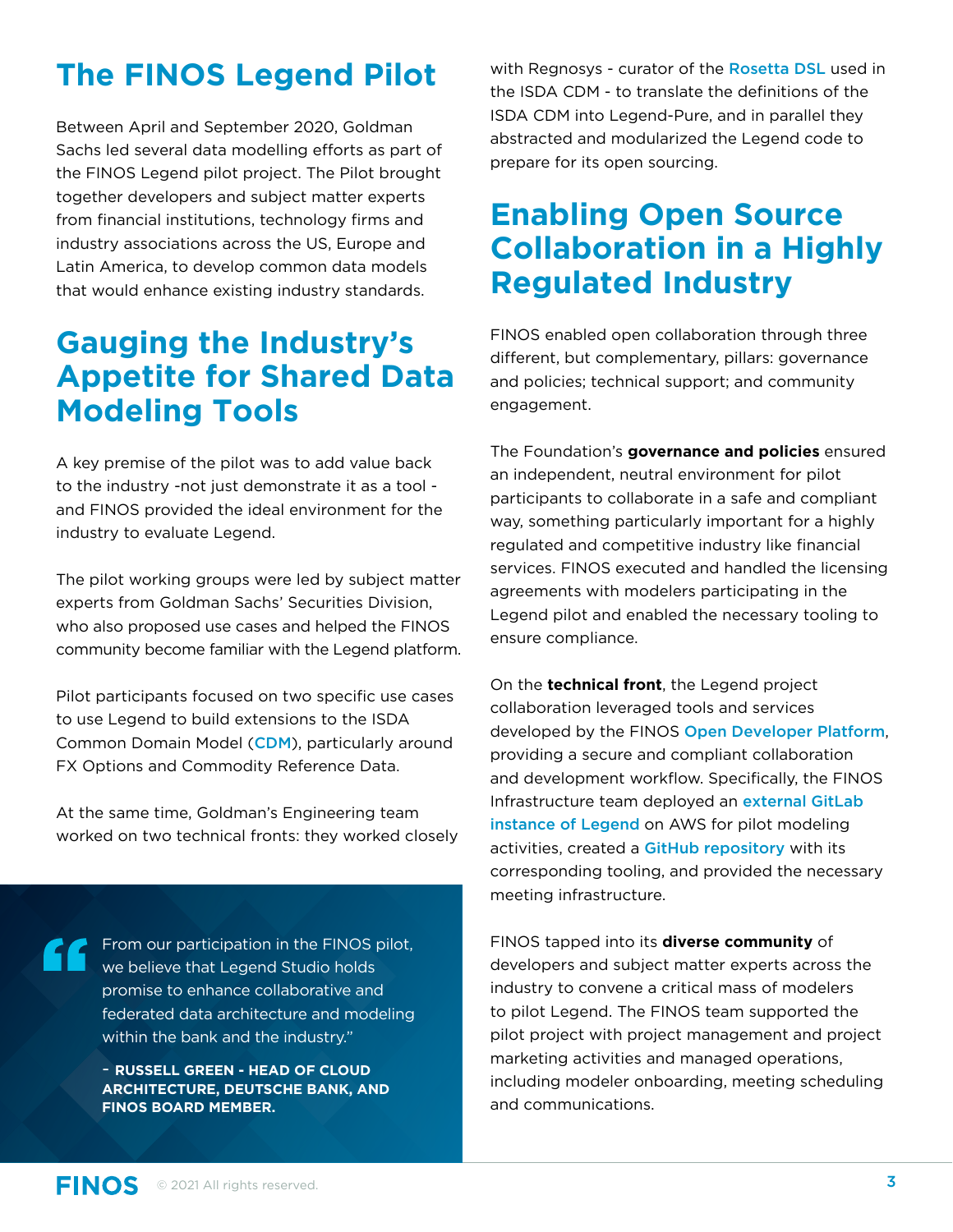We've witnessed firsthand the struggle with data silos, duplication and quality as the complexity of data grows dramatically. And we've heard the same from peers in the industry. Our data platform, Legend, starts by breaking down silos and building a critical bridge over the historical divide between business and engineering, allowing companies to build data-driven applications. We've now made this platform available for anyone to use as open source code and are thrilled to continue collaborating with our peers and other industry participants under the FINOS umbrella to drive industry-wide data & model standards."

- **PIERRE DE BELEN, HEAD ARCHITECT OF THE LEGEND PLATFORM, MANAGING DIRECTOR & TECHNOLOGY FELLOW, GOLDMAN SACHS**

### **Achieving Increased Efficiency Through Standardized Data Models**

ISDA, the International Swaps and Derivatives Association, made its Common Domain Model (ISDA CDM™) available to Legend pilot participants through the FINOS hosted Legend instance.

### The ISDA CDM

The ISDA CDM is a blueprint for how derivatives are traded and managed across the trade lifecycle, and it aims to serve as the single, common digital representation of derivatives trade events and actions.

With its hierarchical representation across trades, portfolios and events, the ISDA CDM promotes transparency and alignment in financial markets and allows for the production of consistent trade data, in turn enhancing risk management and trade processing capabilities for industry participants.

Importantly, the CDM - which uses the Rosetta DSL - is available in machine-readable and machine executable formats and languages that can be consumed by various technologies, which reinforced its suitability for the FINOS Legend Pilot Project.

Over the course of the Legend Pilot, the ISDA Development team guided pilot participants through the CDM and contributed to the extensions to the CDM. ISDA worked closely with Goldman Sachs' Engineering team and Regnosys to translate the CDM model into the Legend-Pure language.

### Standards: overcoming data inconsistencies and fragmentation with Legend

Challenges to data management in finance are less related to the volume of data processing, than they are to the fragmentation of data and the great number of actors participating in the processing flow, which creates communication issues, processing breaks, and other inefficiencies.

Legend provides a solution to these challenges by focusing on data discovery, helping technical and non-technical users to find data; data transformation, linking information together and building a leverageable lineage graph; data quality, improving quality checks all along the processing pipelines; and data delivery, enabling all actors to easily and safely acquire data.

Now that it's open sourced, Legend makes it possible for industry participants to come together and describe data in a consistent way, facilitating the definition and adoption of common, industry-wide data standards.

#### **Source:** [ISDA CDM Factsheet](https://www.isda.org/a/z8AEE/ISDA-CDM-Factsheet.pdf)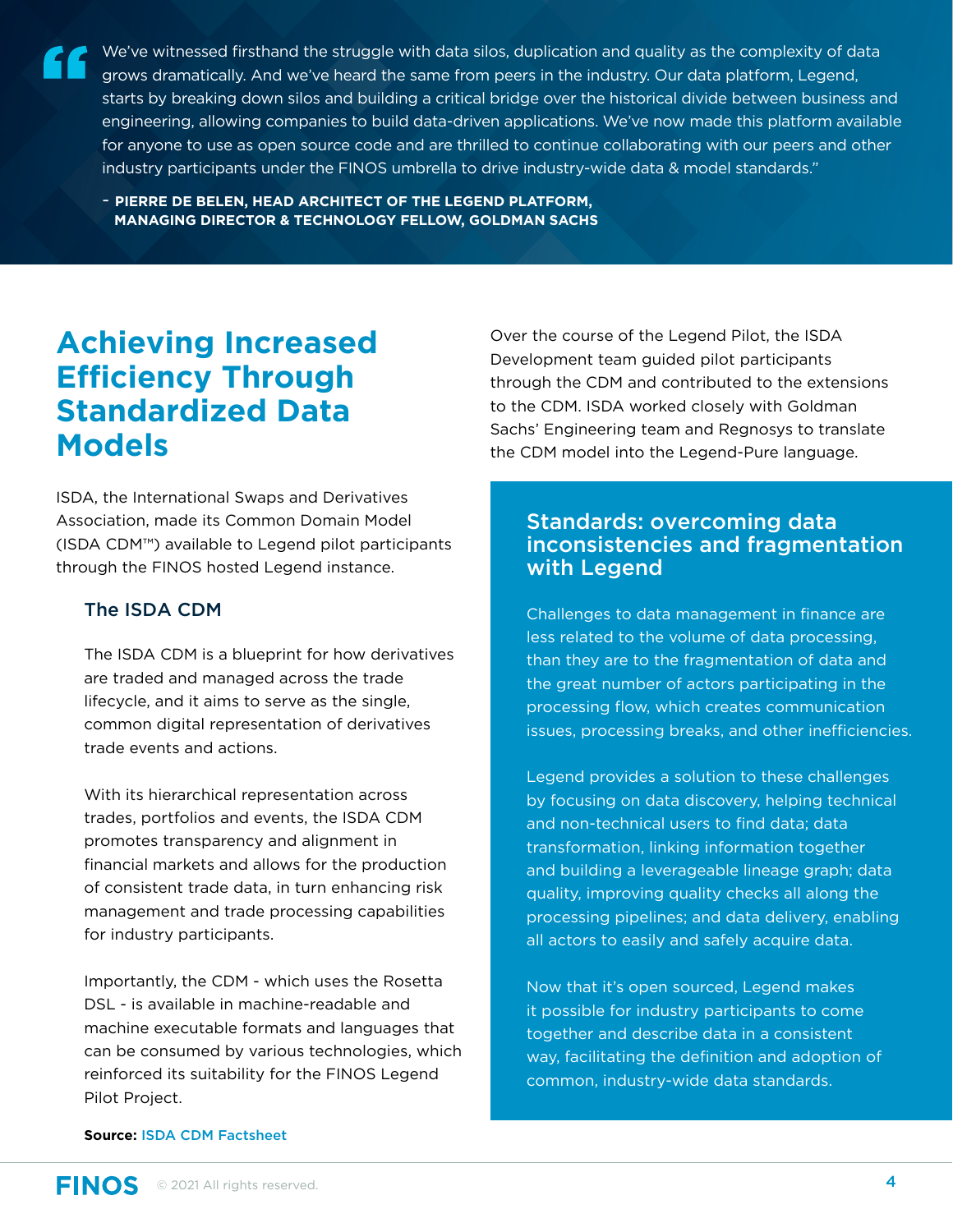### **Bringing the Industry Together**

Along with Goldman Sachs, FINOS members Deutsche Bank, Itau Unibanco, Morgan Stanley, RBC Capital Markets, ScottLogic, Wells Fargo as well as Digital Asset, ISDA and REGnosys participated in the pilot. The community's contribution was key to building shared data models, identifying use cases, and providing feedback on Legend features and functionality.

### **An Open Source Collaboration Success**

The Legend pilot showcases the value and potential of open source collaboration, software and standards in the financial services industry. Within months of open sourcing Legend, Waters Technology recognized the value and potential of this project by awarding FINOS the American Financial Technology Award 2020 for Best Collaboration initiative. The award recognizes the collaborative work conducted on the open-sourced Legend platform, done in conjunction with Goldman Sachs, Morgan Stanley, Deutsche Bank, and RBC.

As part of the FINOS Legend Pilot, participants in the FX Options and Commodity Reference Data working groups built extensions to ISDA's CDM that were proposed back to ISDA's Architecture Review Committee in the Fall of 2020.

The Averaging Model - an extension to the ISDA CDM FX Options model - built by the FX Options working group was approved and [released in the](https://docs.rosetta-technology.io/cdm/releases/all.html)  [CDM \(see 2.82.8\).](https://docs.rosetta-technology.io/cdm/releases/all.html)

Legend is an impressive technology with great potential for improving industry efficiency. We see tremendous potential for synergies between Legend and our own Morphir project, also open-sourced through FINOS, just last month. **These contributions together validate the FINOS model of bringing industry competitors together to solve industry challenges.**"

- **STEPHEN GOLDBAUM, EXECUTIVE DIRECTOR, MORGAN STANLEY**

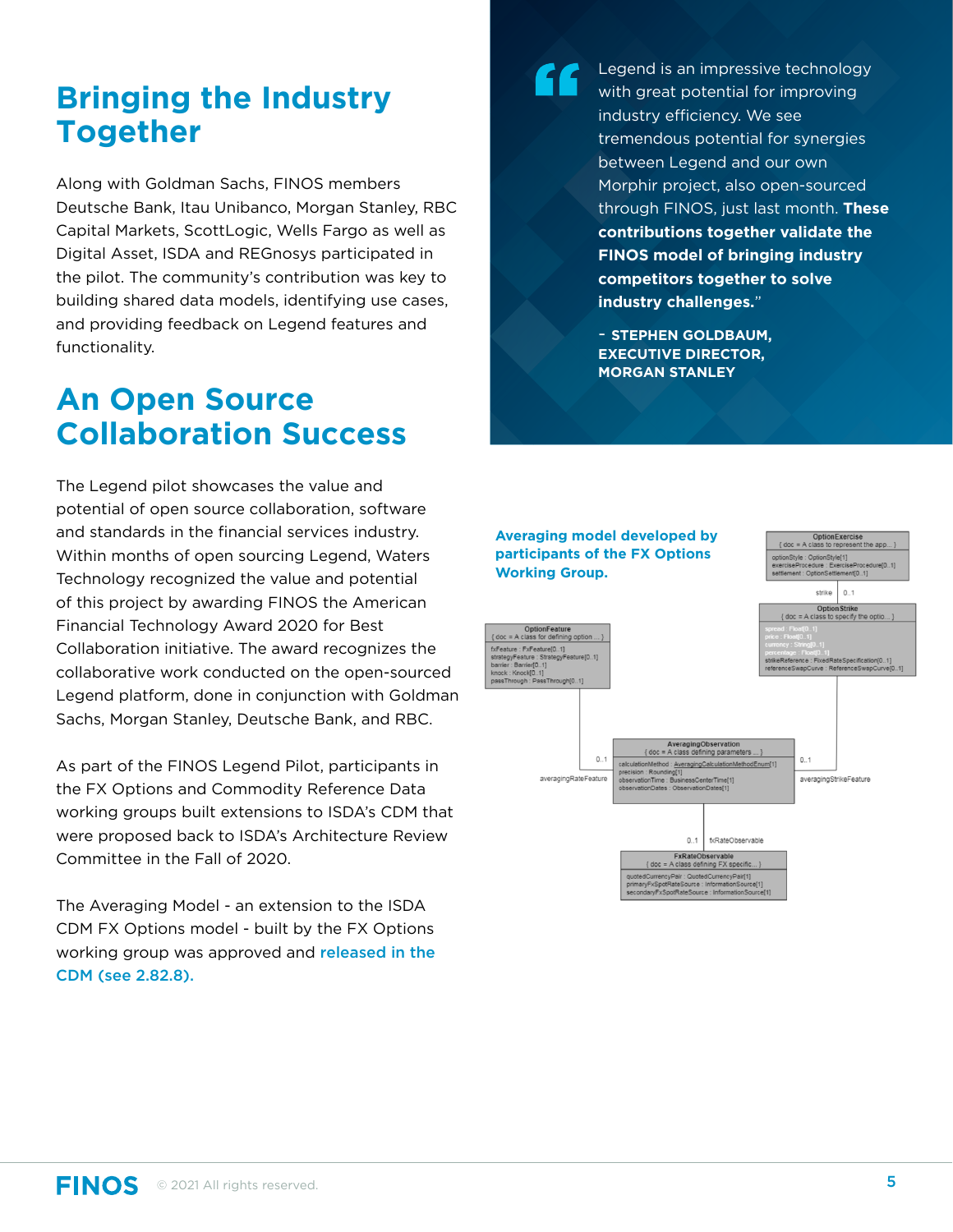The Commodities Reference Data Working Group created a Commodities Swap model in the ISDA CDM which was approved by the ISDA Architecture Review Committee in December 2020 and was [released in the CDM \(see 2.99.5\).](https://docs.rosetta-technology.io/cdm/releases/all.html)



#### **Commodity Payout created by participants of the Commodity Reference Data Working Group**

Open collaboration on the Legend Pilot meant that concerns and ideas from different industry participants were addressed early on in the process, which accelerated the review and approval cycle of the proposed extensions. While new extension proposals usually undergo three to six iterations before being approved by the ISDA Architecture Review Committee, the FX Options Averaging model was approved without iterations.

### **A Win-Win for All Concerned**

The FINOS Legend pilot overperformed on its goal to assess the value of Legend for the financial services industry: it created significant value for individual participants and for the industry as a whole, and established a successful model for future industry-wide collaboration.

Individual participants were able to accelerate their journey towards open source readiness

### A spotlight on derivatives contracts

Derivatives contracts evolve frequently, have deeply complex, tangled structures, and are processed by many different parties within and outside of each firm. This means that derivatives contracts leverage different schemas that require transformations. As many of the processing steps emerge at different times, these schemas are built with different technologies, require different query engine capabilities, and many validations to encode the requirements of all actors.

Legend addresses these challenges by:

- letting users express models, in a central environment, that can be converted to different technologies in a central environment
- letting users define mappings between different models
- enabling users to define constraints that can be enforced anywhere in the workflow
- operating all these models and transformations in a strong software development lifecycle (SDLC), which optimizes communication among different participants, and accelerates potential modifications and improvements of the financial terms

by deepening their knowledge of open source collaboration tools and best practices in general.

Importantly, non-engineer participants leveraged Legend's visual modeling feature to develop extensions to ISDA's CDM.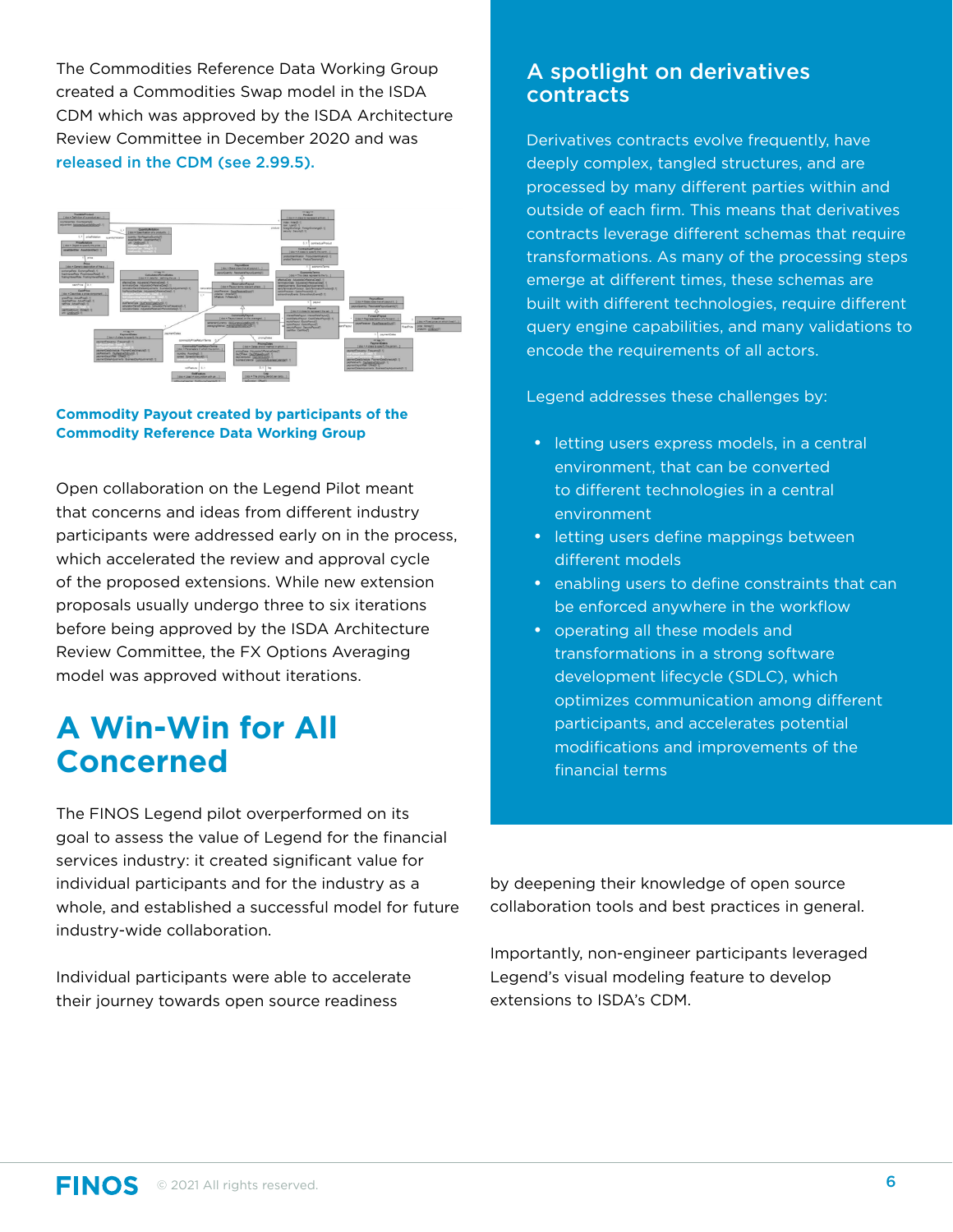**The Legend pilot proved FINOS to be a great vehicle for open source enablement of the CDM for ISDA and its members.**

Community use of the shared environment to do even more collaborative modeling will generate more interest in Legend, as well as the CDM and other standards maintained by ISDA. This is a win-win for all concerned."

- **IAN SLOYAN, DIRECTOR, MARKET INFRASTRUCTURE AND TECHNOLOGY, ISDA**

Legend provides both engineers and nonengineers a single platform that allows everyone at Goldman Sachs to develop datacentric applications and data-driven insights."

- **ATTE LAHTIRANTA CHIEF TECHNOLOGY OFFICER, GOLDMAN SACHS**

On a broader note, it has shown that the Legend value proposition is not intrinsic to internal Goldman Sachs use cases, but rather the opposite: Legend enables engineers and non-engineers to develop shared data models, addressing data efficiency and governance challenges that are pervasive throughout the industry.

The Legend Pilot has established a model for future collaboration, where FINOS:

- provides a secure environment for the financial services community to seamlessly develop open source code and standards,
- financial services institutions contribute use cases and code,
- and industry bodies consolidate the Community's input in a transparent and efficient way.

### **Open Source goes beyond just code: what's next?**

Participants are now able to harness the power of Goldman's internal data platform for their own data management and governance needs, not only to mutualize technology expenditure, but also to address business use cases. There are several ways to get involved:

**Deploy Legend on premise.** Several FINOS bank members who participated in the pilot are currently deploying Legend on premise. See [legend.finos.org/docs/installation/installation-guide](https://legend.finos.org/docs/installation/installation-guide) for instructions to deploy your own instance of Legend Studio.

**Join an existing Legend modeling project.** FINOS continues to host the Legend Studio shared instance. Request an account on the Legend shared instance at [finos.org/legend](https://finos.org/legend)

**Propose a new, collaborative data modeling project on the FINOS Legend shared instance (FINOS members only).** FINOS members can propose new Legend modeling projects at [github.com/finos/](https://github.com/finos/community/issues/new/choose) [community/issues/new/choose.](https://github.com/finos/community/issues/new/choose) 

**Contribute to Legend.** Visit [legend.finos.org/docs/contribute/](https://legend.finos.org/docs/contribute/contribute-to-legend) [contribute-to-legend](https://legend.finos.org/docs/contribute/contribute-to-legend) if you'd like to contribute to further developing the Legend-PURE language and Legend platform at [github.com/finos/](https://github.com/finos/legend) [legend.](https://github.com/finos/legend)